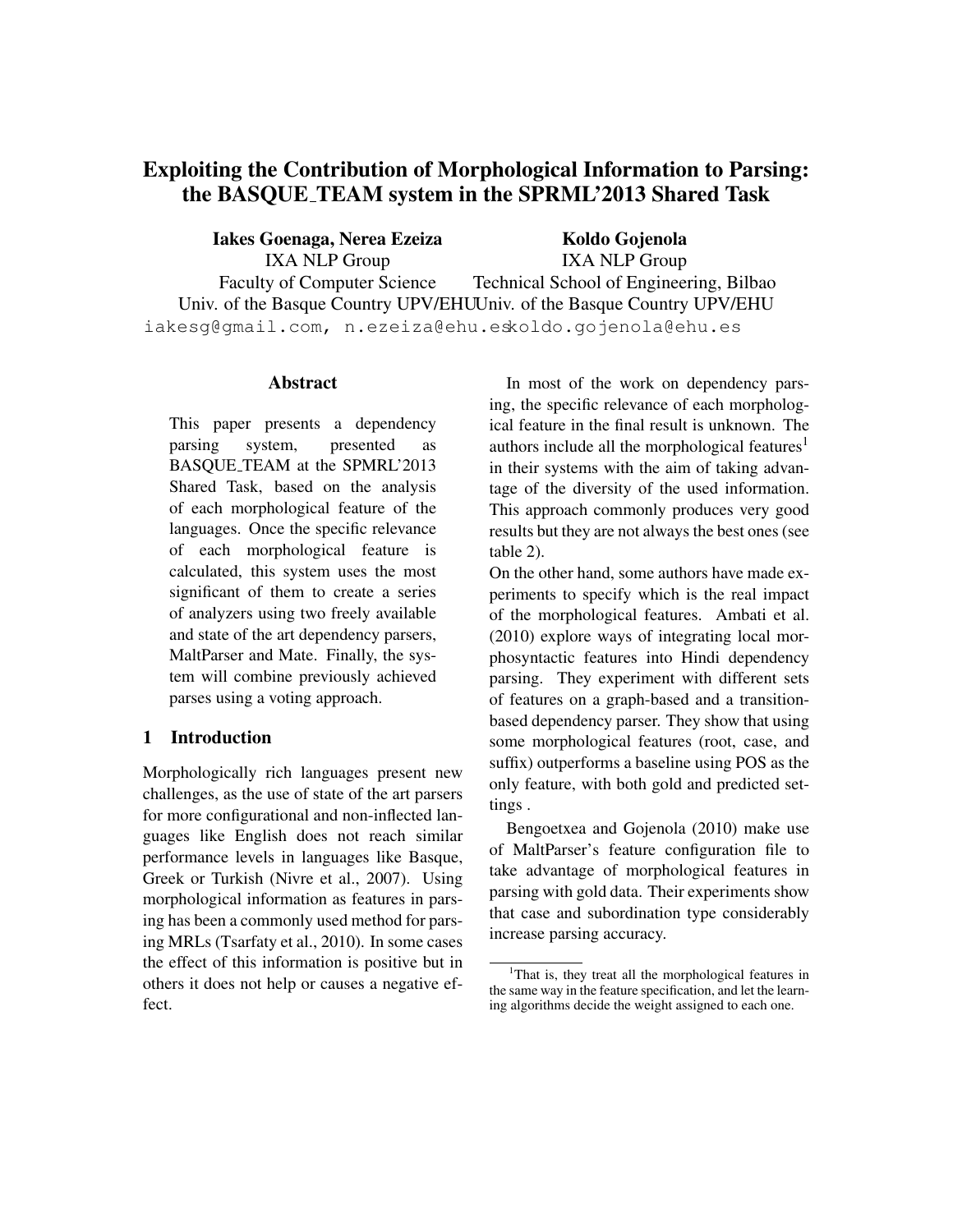Marton et al. (2013) also explore which morphological features could be useful in dependency parsing of Arabic. They observe the effect of features by adding them one at a time separately and comparing the outcomes. Experiments showed that when gold morphology is provided, case markers help the most, whereas when the morphology is automatically predicted the outcome is the opposite: using case harms the results the most. When features are combined in a greedy heuristic, using definiteness, person, number, and gender information improves accuracy.

Similarly, Seeker and Kuhn (2013) also determine that the use of case is specially relevant for parsing, demonstrating that morphosyntactic constraints can delimit the search space of a statistical dependency parser to outperform state-of-the-art baselines for Czech, German and Hungarian.

Following this line of research, our first step will be to determine which is the concrete value of each feature on dependency parsing, adding one of the morphological features at a time starting with an empty *FEATS* column.

Çetinoğlu and Kuhn (2013) have shown that some parsers tend to improve the results when swapping or replacing *POS* by some of the morphological features. They have made use of the METU-Sabanc Turkish Treebank (Oflazer et al., 2003) for training and the ITU validation set (Eryigit, 2007) for testing. In their work, it is observed that moving *CASE* to the *POS* field helps with a 0.3% LAS absolute increase in the gold pipeline settings and using *CASE* instead of nominal *POS* improves the labelled accuracy by 0.3% absolute for the training set.

These experiments suggest that in some way the parser is not making an optimal use of all the available morpho-syntactic information, and that the parser algorithm (or the feature

specification for the learning phase) is geared towards *POS* and *CPOS*, giving a lower status to other types of information. Although this strategy is good in general, it seems that, at least for some languages, specific features (e.g. *CASE*) are crucial in obtaining a high parsing performance. Taking these ideas into consideration, we will work on three different approaches:

- We will experiment the effect of using only the best three morphological features in the FEATS column (see table 1), compared to working with the full set of morpho-syntactic features. This can have the effect of speeding the learning and parsing processes, as the number of features can be smaller. On the other hand, the elimination of non-relevant features can also help to improve the parser's results, because some features can even be detrimental for parsing.
- Following Çetinoğlu and Kuhn (2013), once our system resolves which feature is the most significant, it will be used to replace the *POS* and *CPOS* fields one by one and we will test the effect of these variants on the parsers. Finally, we will also try right-to-left versions of those 3 variants (baseline, and replacing *POS* and *CPOS*) completing a set of 6 different parsers.
- Finally, we will experiment the combination of the different or parsers with a voting approach (Hall et al., 2010) using the MaltBlender tool<sup>2</sup>.

All of the experiments will be performed on automatically predicted *POS* and morphosyntactic data, taking the tags given in the Shared

<sup>&</sup>lt;sup>2</sup>http://w3.msi.vxu.se/users/jni/blend/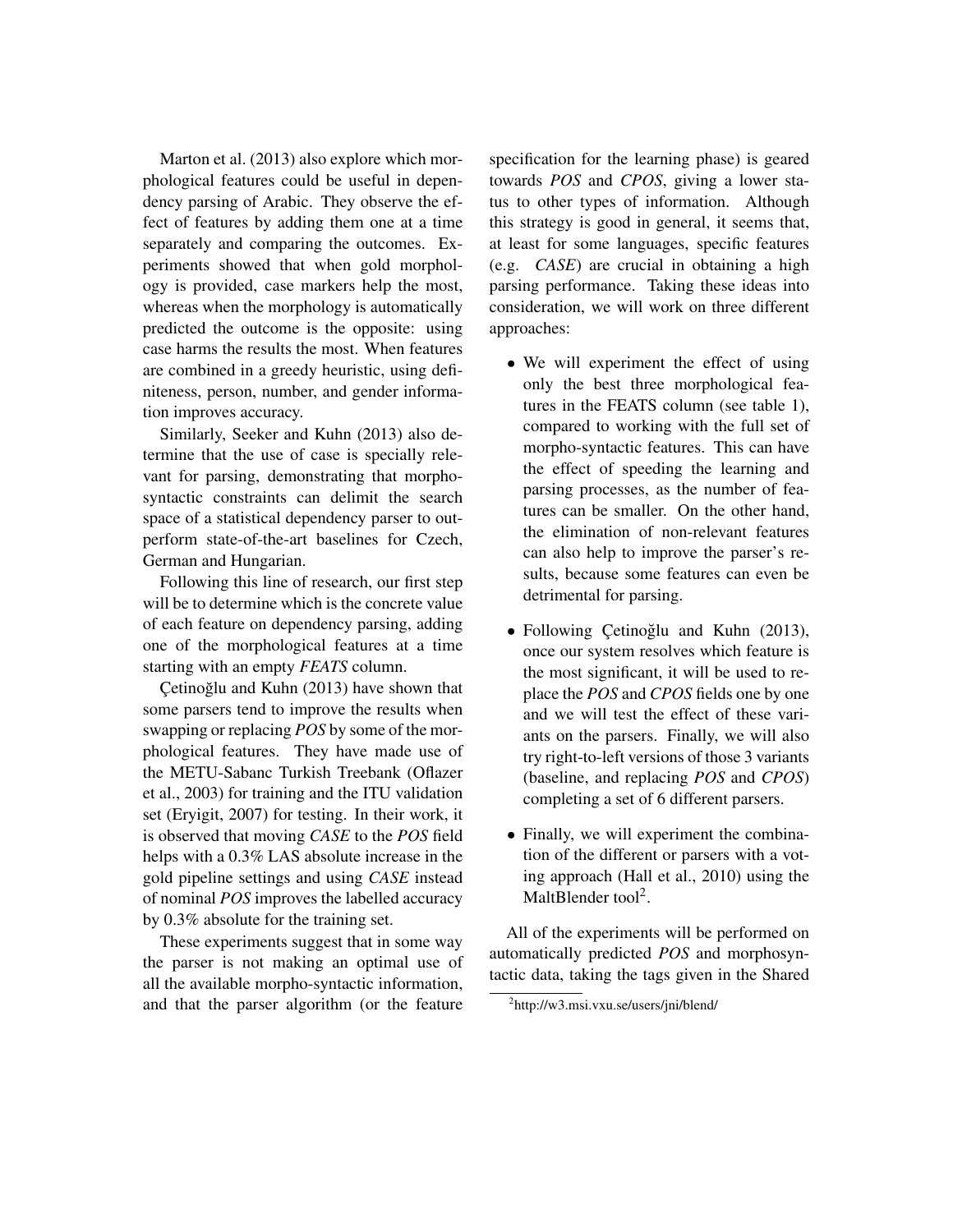Task data, that is, we will not made use of any specifically trained morphological tagger.

In the rest of this paper we will first present the resources we have used to carry out our experiments in section 2, followed by a study of the contribution of the morphological information to parsing in section 3 and the effect of this information on the individual parsers in subsection 4.1. The final results of the best parser combinations are showed in subsection 4.2 and the main conclusions of the work in section 5.

# 2 Resources

This section will describe the main resources that have been used in the experiments. Subsection 2.1 will describe the languages we have used in our experiments, subsection 2.2 will explain the parsers we use, while subsection 2.3 will present briefly the *MaltBlender* tool.

### 2.1 Selected Languages

Although the *SPMRL'2013 Shared Task* (Seddah et al., 2013) offers the opportunity to parse nine morphologically rich languages, to carry out our experiments we have selected five of them, due in part to time constraints, but also taking into account the relevance of the morpho-syntactic information (*FEATS* column, see table 1) . The selected five languages are: Basque (Aduriz et al., 2003), French (Abeille´ et al., 2003), German (Seeker and Kuhn, 2012), Hungarian (Vincze et al., 2010) and Swedish (Nivre et al., 2006).

# 2.2 Parsers

We have made use of MaltParser (Nivre et al., 2007b) and Mate (Bohnet and Nivre, 2012), two state of the art dependency parsers<sup>3</sup> representing the dominant approaches in data-driven dependency parsing, and that have been successfully applied to typologically different languages and treebanks.

MaltParser is a representative of local, greedy, transition-based dependency parsing models, where the parser obtains deterministically a dependency tree in a single pass over the input using two data structures: a stack of partially analyzed items and the remaining input sequence. To determine the best action at each step, the parser uses history-based feature models and discriminative machine learning. The specification of the learning configuration can include any kind of information (such as word-form, lemma, category, subcategory or morphological features). We will use one of its latest versions (MaltParser version 1.7).

To fine-tune Maltparser we have used MaltOptimizer (Ballesteros and Nivre, 2012a; Ballesteros and Nivre, 2012b). This tool is an interactive system that first performs an analysis of the training set in order to select a suitable starting point for optimization and then guides the user through the optimization of parsing algorithm, feature model, and learning algorithm. Empirical evaluation on data from the CoNLL 2006 and 2007 shared tasks on dependency parsing shows that MaltOptimizer consistently improves over the baseline of default settings and sometimes even surpasses the result of manual optimization.

The Mate parser (Bohnet and Nivre, 2012) is a development of the algorithms described in (Carreras, 2007; Johansson and Nugues, 2008). It basically adopts the second order maximum spanning tree dependency parsing algorithm. In particular, this parser exploits a hash kernel, a new parallel parsing and feature extraction algorithm that improves accuracy as well as parsing speed (Bohnet, 2010).

 $3$ Due to time constraints, we did not have enough time to experiment with other options such as the MST parser or the EasyFirst parser.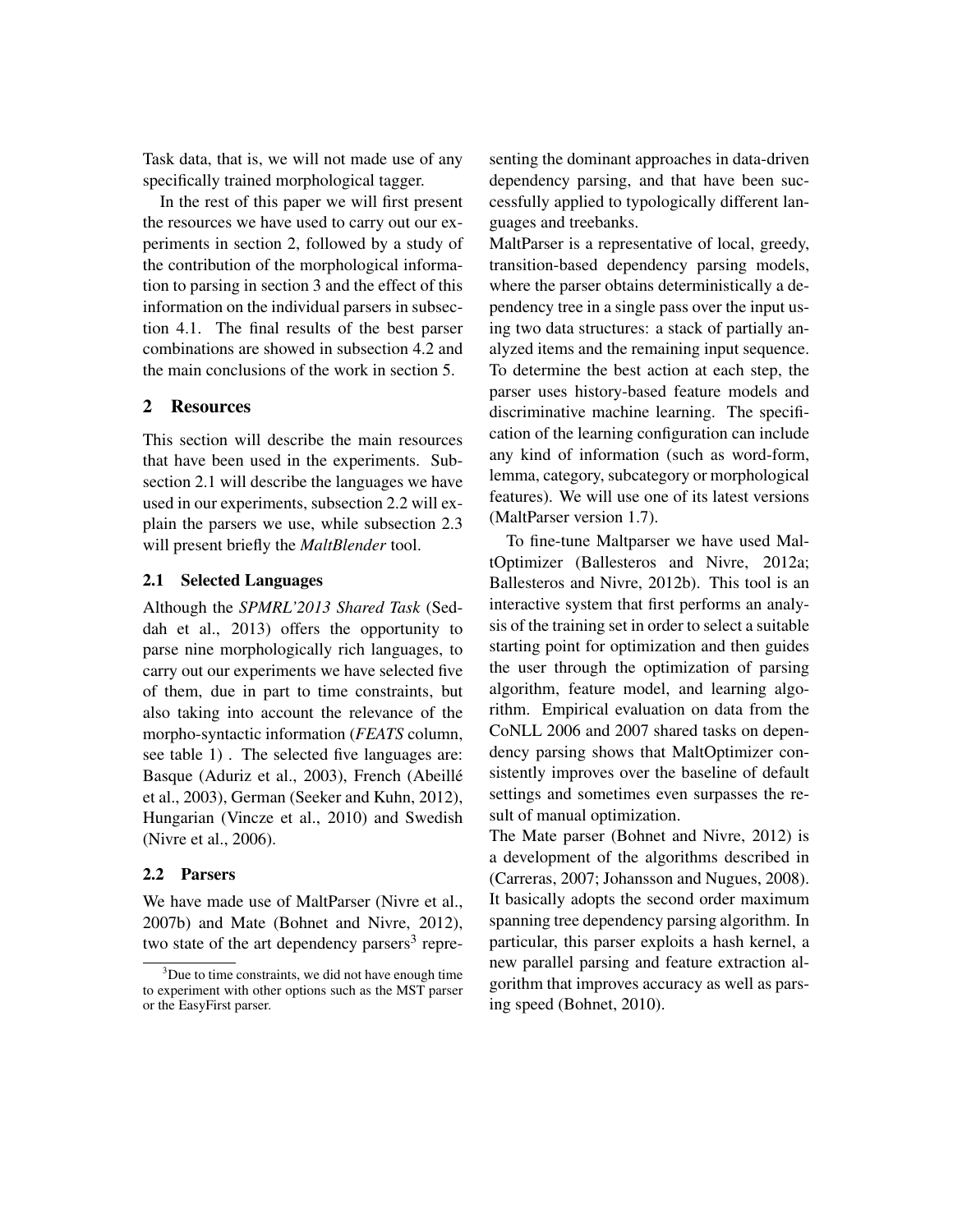### 2.3 Parser Combinations

The MaltBlender tool makes a two-stage optimization of the result of several parser outcomes, based on the work of Sagae and Lavie (2006), and it was used for the first time for the ten languages in the multilingual track of the CoNLL 2007 shared task on dependency parsing(Hall et al., 2010). The first stage consists in tuning several single-parser systems. The second stage consists in building an ensemble system that will combine the different parsers. When this system was evaluated on the official test sets at the CoNLL 2007 shared task, the ensemble system significantly outperformed the single-parser system and achieved the highest average labelled attachment score of all participating systems.

# 3 Contribution of Morphological Information to Parsing

We examined the effect of each type of morphological information, contained in the *FEATS* column, to investigate their overall contribution to parsing. This will help us to determine which are the most relevant features for parsing. To carry out this task we have used the Mate parser, due to lack of time for testing, and also taking into consideration that it gives better results than MaltParser for all the languages's baselines. Firstly, we will obtain the baseline for each language parsing the files with an empty *FEATS* column. This baseline will help us to determine the contribution of each morphological feature to parsing. Next, we trained the parsers using one feature at a time obtaining as many results as features for each language. Table 1 shows the effect of each information on the Mate parser.

In this table we can observe that Basque is one of the most sensitive languages regarding the influence of its features. Using case (KAS) as a unique feature improves the labelled attachment score over using an empty *FEATS* column by almost 5.7%. The next two better features are number (NUM) and type of subordinate sentence (ERL). They help with a 1.1% and 0.6% increase, respectively. The rest of the features do not contribute much in isolation, with a maximum of 0.2%. On the other hand, including all the features results in an improvement of 6.5%.

If we analyze the results for French we see that, in contrast to Basque, the influence of the features on the parser is minimum. The most significant feature is gender (g), which helps with a 0.1% increase. With respect to the improvement using the other features, although they do not provide big increases all of them contribute positively. In closing, including all the features we obtain a 84.6% labelled attachment score with a 0.4% improvement over not using any features.

As with French, the German morphological features provide small increases. The most two significant features are case and gender, which obtain increases of 0.2%, 0.13%, respectively. It is interesting to observe how including all the features we obtain worse results than using only the case, although the difference is not significant. That could occur due to the weak influence of its features in the final result and the negative influence of some of them.

Hungarian is the language which offers more features, 14 altogether. This language, in line with Basque, tends to vary significantly its labelled attachment score depending on the used morphological feature. If we focus on the three most significant features, the case (Cas) helps with a 5.6% increase, person of possessor (PerP) with a 1%, while number of possessor helps with a 0.9%. The grammatical subcate-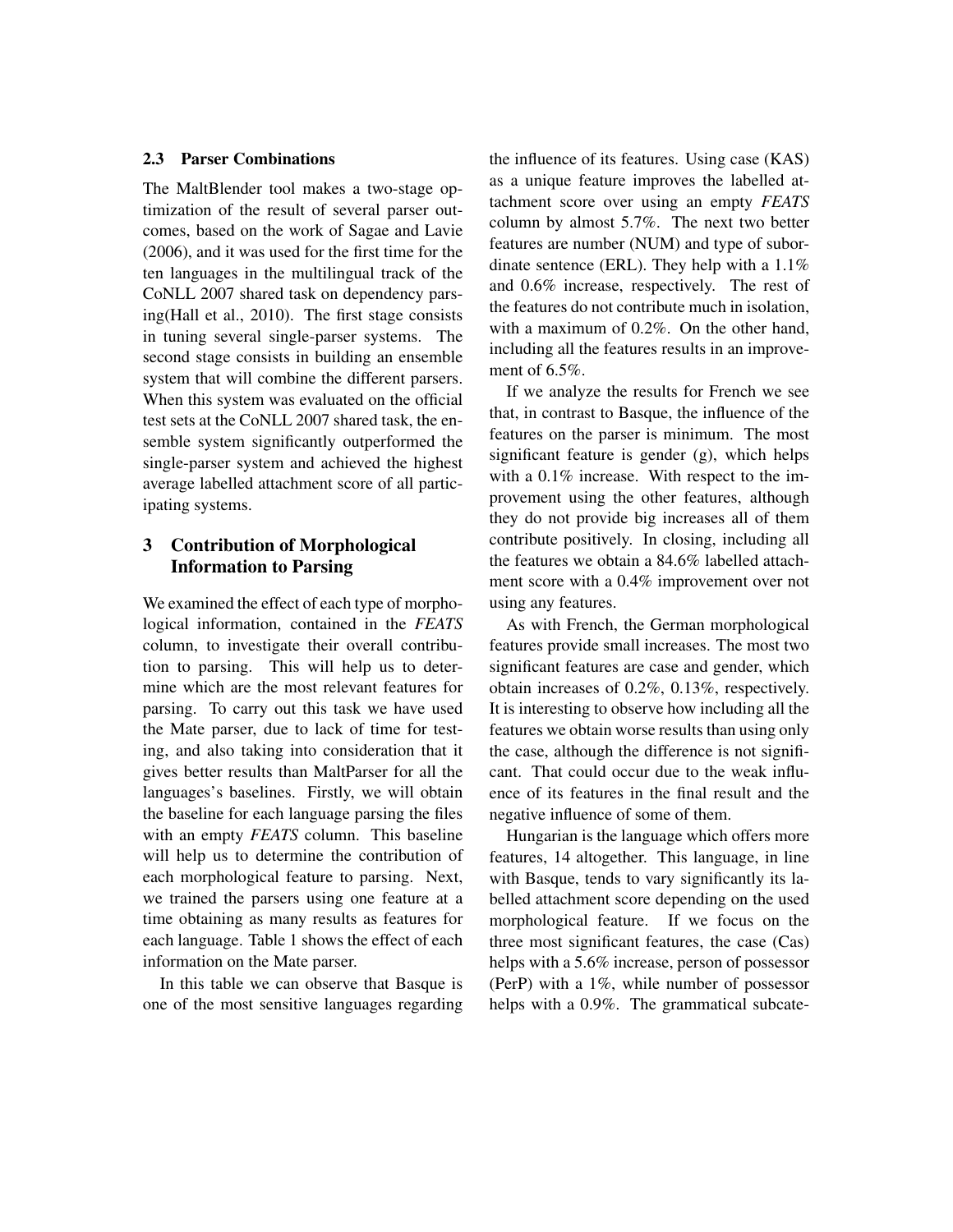| <b>Basque</b>    | French                   | German         | <b>Hungarian</b> | <b>Swedish</b>    |
|------------------|--------------------------|----------------|------------------|-------------------|
| all feats 83.0   | all feats 84.6           | all feats 91.0 | all feats 82.8   | all feats 76.7    |
| no feats 76.5    | no feats 84.2            | no feats 90.9  | no feats 75.3    | no feats 76.9     |
| KAS 82.2         | g 84.3                   | case 91.0      | Cas 80.9         | verbform 77.0     |
| <b>NUM 77.7</b>  | n 84.3                   | gender 91.0    | PerP 76.3        | definiteness 76.8 |
| <b>ERL 77.1</b>  | p 84.3                   | number 90.9    | NumP 76.3        | degree 76.8       |
| DADUDIO 76.8     | c 84.2                   | person 90.9    | SubPOS 75.9      | case $76.8$       |
| <b>NORK 76.7</b> | m 84.2                   | tense 90.9     | Def 75.7         | number 76.3       |
| <b>MDN</b> 76.6  | s 84.2                   | degree 90.8    | Num 75.7         | perfectform 76.3  |
| <b>NOR 76.6</b>  | t 84.2                   | mood 90.8      | PerP 75.7        | abbry $76.3$      |
| ASP 76.4         |                          |                | Mood 75.5        | mood 76.2         |
| <b>NORI 76.2</b> |                          |                | NumPd 75.4       | pronounform 76.1  |
| ADM 76.5         | $\overline{\phantom{0}}$ |                | Coord 75.3       | gender 76.0       |
|                  | -                        |                | Form 75.3        |                   |
|                  | ۰                        |                | Tense 75.3       |                   |
| -                | $\overline{\phantom{0}}$ |                | <b>Type 75.3</b> |                   |
|                  |                          |                | Deg 75.0         |                   |

Table 1: The effect of each feature sorted by language (MATE parser)

gory within the main part of speech (SubPOS) improves the baseline in a 0.6% and the number and person in a 0.4%. The remaining features do not contribute very appreciatively even obtaining negative results. Including all the features we obtain a labelled attachment score of 82.83%. That means the real contribution of all the features is 7.5%, this improvement being the most important among all the used languages.

In common with French and German, the Swedish morphological features do not seem to help the parsers to achieve significant improvements in terms of *LAS*. However, we can observe some interesting phenomena. While in the other languages the case is one of the best features, in Swedish is does not help, achieving a negative result. In general, excluding the verb form (verbform), all the features obtain negative results with respect to not using any feature. In this scenario it is not surprising to verify that including all the features does not help the Mate parser. Having said this, the best three features are the verb form (verbform), definiteness (definiteness) and degree (degree).

# 4 Testing the Effect of Different Morphosyntactic features on parsers

We examined the effect of the most significant morphological features, examined in the previous step, to investigate their overall contribution to parsing. For this task, we created three variants for each parser, apart from the baseline using all the morphosyntactic features. We obtain these variants by: i) using the most 3 relevant features in the *FEATS* column (see table 1 in previous section), ii) moving the most relevant feature for each language to the *POS* column and iii) moving the most relevant feature to the *CPOS* column. Next, we have tested parser combinations including all the baselines and their variants in subsection 4.2.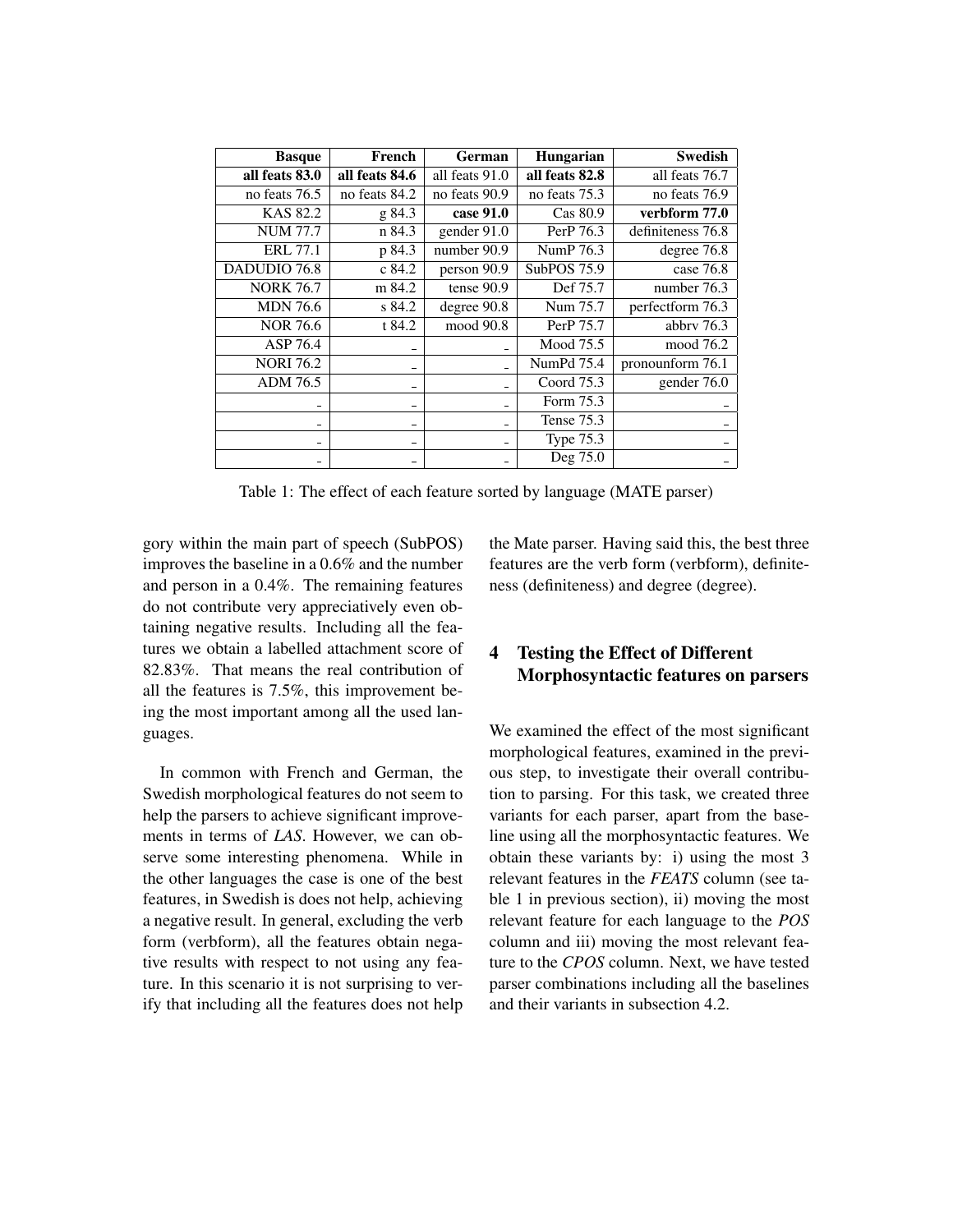|                                 | <b>Basque</b> | French | German | <b>Hungarian</b> | <b>Swedish</b> |
|---------------------------------|---------------|--------|--------|------------------|----------------|
| <b>Baselines</b>                |               |        |        |                  |                |
| $All - Facts_{Mult}$            | 80.0          | 79.9   | 87.6   | 77.3             | 73.4           |
| $All - Facts_{Mate}$            | 83.0          | 84.6   | 91.0   | 82.3             | 76.7           |
| Left2right                      |               |        |        |                  |                |
| $\overline{3 - best_{Mult}}$    | 79.9          | 79.9   | 87.6   | 75.9             | 73.4           |
| $CPOS - best_{Malt}$            | 80.3          | 79.7   | 87.5   | 76.6             | 72.9           |
| $\overline{POS} - best_{Mult}$  | 78.7          | 78.7   | 86.6   | 77.2             | 72.8           |
| $\overline{3 - best}_{Mate}$    | 83.4          | 84.3   | 90.8   | 82.4             | 76.6           |
| $\overline{CPOS} - best_{Mate}$ | 82.7          | 84.3   | 91.0   | 82.7             | 76.8           |
| $POS - best_{Mate}$             | 82.2          | 83.4   | 90.5   | 82.5             | 76.5           |
| Right2left                      |               |        |        |                  |                |
| $\overline{3}-best_{Malt}$      | 80.1          | 78.9   | 86.9   | 75.3             | 69.3           |
| $CPOS - best_{Malt}$            | 80.0          | 79.0   | 86.7   | 76.6             | 69.3           |
| $POS - best_{Mult}$             | 81.0          | 77.8   | 85.4   | 74.9             | 70.2           |
| $\overline{3-best_{Mate}}$      | 83.3          | 84.3   | 90.9   | 82.1             | 76.5           |
| $\overline{CPOS} - best_{Mate}$ | 83.1          | 84.6   | 91.0   | 82.6             | 77.0           |
| $\overline{POS} - best_{Mate}$  | 81.6          | 83.5   | 90.6   | 82.4             | 76.4           |

Table 2: Testing the effect of features on MaltParser and Mate

### 4.1 Individual Parsers

Table 2 shows the effect of each information on both parsers, Maltparser and Mate parser. If we analyze the results on Basque, the difference between the two parsers is noticeable, as Mate obtains on average a 3 point improvement with respect to MaltParser. A similar difference occurs on all the used languages. The best *LAS* in Basque is acquired using the 3 best features in the *FEATS* column with the Mate parser (83.4%). On a comparison with the *LAS* obtained by the Mate baseline (All-Feats), that means a 0.4 improvement. Regarding Maltparser's results for Basque, we get the best *LAS* (81.0%) moving the best feature (case) to *POS* in its right-to-left version, increasing the *LAS* baseline (All-Feats) by 1.0. We notice that Maltparser and Mate tend to improve their baseline scores using some of the presented variants.

On the other hand, the best score for French

is obtained using the baseline (All-Feats and the Mate parser, 84,6%). Contrary to Basque, in French, although some of the used variants achieve similar scores with respect to their baselines (All-Feats), they do not give noticeable increases. The unique variant that equals its baseline (79,9%) is  $3 - best_{Malt}$  using the left-to-right version and the three best features (gender, number and person) in the *FEATS* column using Maltparser.

With respect to German, the only variant that equals the baseline is  $CPOS - best_{Mate}$  with 91.0% *LAS*. . If we focus on Maltparser's (MaltOptimizer) scores, we get the best result among the variants with  $3 - best_{Malt}$  (87.6%) using the left-to-right version. The variants do not improve Maltparser's baseline.

Although some of the Hungarian variant scores are very similar to their baselines, they give some improvements over the baseline. The best two results on the Mate parser are 82.7% and 82.6%. We obtain the first score mov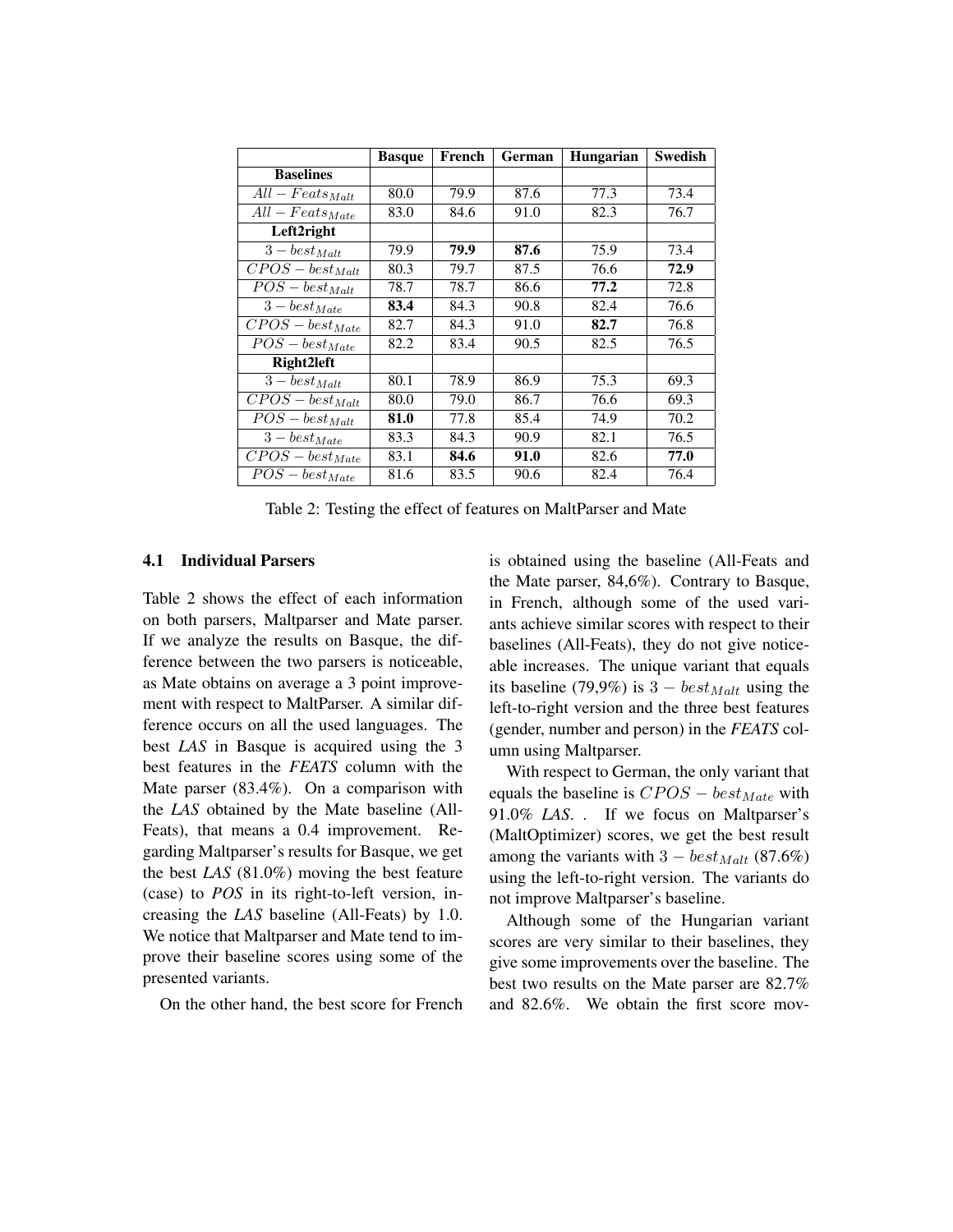ing the best feature (case) to *CPOS* in its leftto-right version, and the second one using the same configuration in its right-to-left version. The best two scores on Maltparser without taking the baseline into account are 77.2% and 76.6%, obtained when moving the best feature to *POS* and moving the best feature to *CPOS* in its right-to-left version, respectively.

The best two results for Swedish on the Mate parser are 77.0% and 76.8%. We get the first result moving the best feature (verbform) to *CPOS* in its right-to-left version and the second one in its standard version. These two results are the only variants that improve the baseline (76.7% *LAS*) with a 0.30 and 0.17 increase, respectively. On the other hand, if we focus on Maltparser, the variants do not improve the baseline (73.4% *LAS*) where the best two results are 73.4% and 72.9% *LAS*. For the best result we use the three best features (verbform, definiteness and degree) in the *FEATS* column, while for the second one the best feature (verbform) has been moved to *CPOS*.

Despite that only the Basque and Swedish variants haven been able to significantly improve their baselines, in the next subsection we present a combination system expecting to take advantage on the variety of the parsed files (Surdeanu and Manning, 2010).

# 4.2 Parser Combinations

Although in several cases the use of specific morphosyntactic information does not give noticeable increases, we also tested the effect on parser combinations. Table 3 presents the result of combining the extended parsers with the baselines (using all the features) obtained in individual parsers. The table shows that the Basque language has achieved the biggest increase. Parser combination in Basque helps with an improvement of 3.2 with respect to the Mate baseline. Contrary to Basque, French is the language that has obtained the smallest increases in parser combination if we compare it with the Mate (highest) parser baseline. The combined system improves the Mate parser baseline by 0.5. Parser combination in German gives a 0.8 increase with respect to the best single parser (Mate, 91.0). Our system achieves a 1.3 increase for Hungarian with respect to the Mate parser's baseline. Finally, if we focus on Swedish, the parser combination helps with a 1.4 increase with respect to the Mate parser.

After examining the parsers involved in parser combinations we noticed that there are always several variants included in the best parser combinations, although the only variant that appears in all the best parser combinations is  $CPOS - best_{Mate}$  in its left-to-right version. Taking into account that the most relevant feature for Basque, German and Hungarian is the case, it would be interesting to use the  $CPOS - case_{Mate}$  variant for other languages. Finally, the presented results suggest that the introduced variants contribute positively on parsing and they help to improve the scores obtained by the base parsers.

# 5 Conclusion and Future Work

We have presented a combined system that was designed after analyzing the relevance of the morphological features in order to take advantage on the effect of those features on some parsers. In general the improvements have been noticeable, specially for Basque. We can point out some interesting avenues for research:

• Use of new parsing algorithms for testing the effect of different morphological features. The results of this work show that the used techniques are specially useful for languages where the *FEATS* column,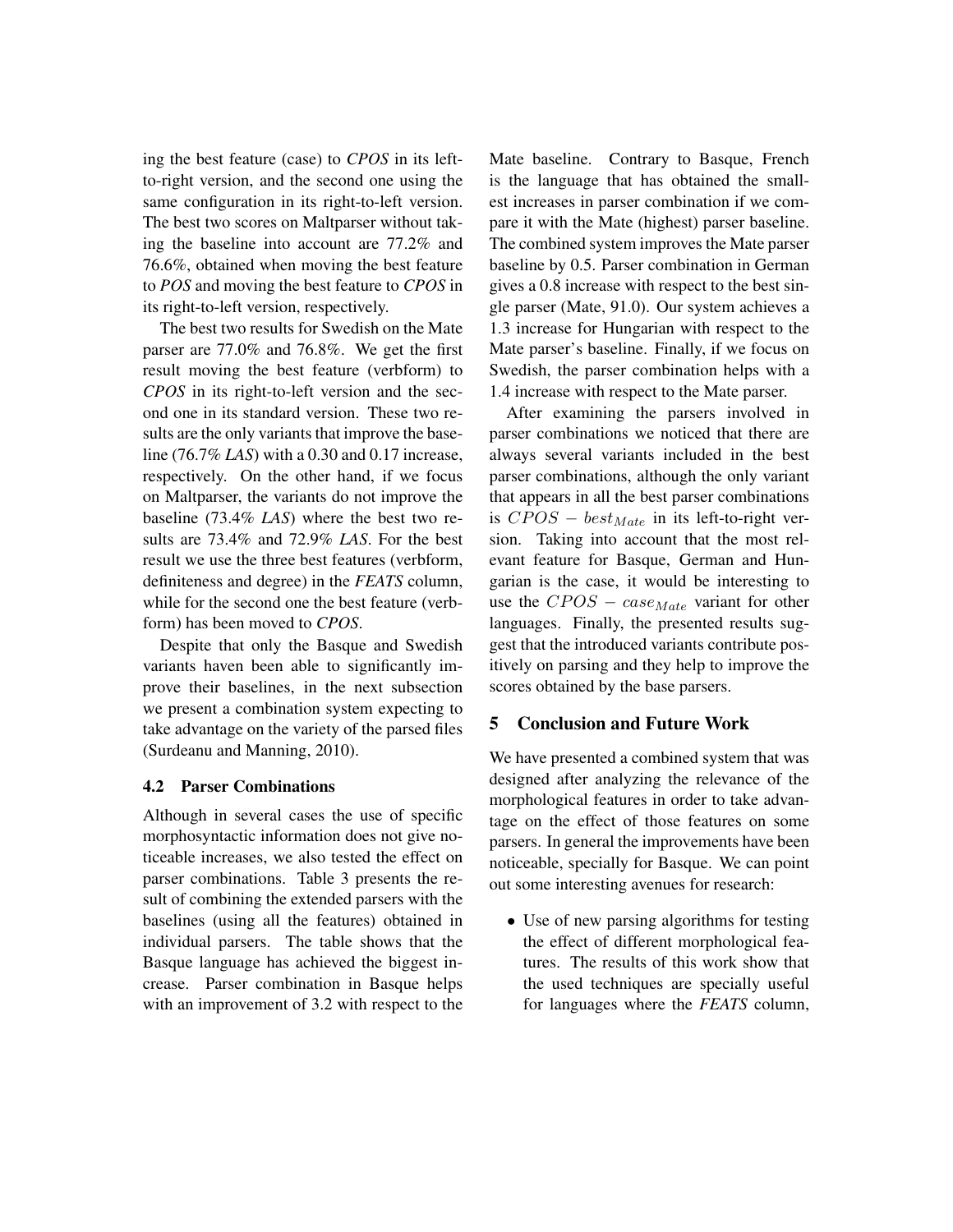|                            | <b>Basque</b> | French | German | Hungarian | Swedish |
|----------------------------|---------------|--------|--------|-----------|---------|
| <b>MaltParser baseline</b> | 80.0          | 79.9   | 87.6   | 77.3      | 73.4    |
| Mate parser baseline       | 83.0          | 84.6   | 91.0   | 82.8      | 76.7    |
| <b>Parser combination</b>  | 86.2          | 85.1   | 91.8   | 84.1      | 78.1    |

Table 3: Results of parser combinations

containing morpho-syntactic information, gives the biggest increments with respect to not using the features, like Basque and Hungarian. We expect that similar improvements could be obtained for languages like Turkish or Czech, which share many characteristics with Basque and Hungarian.

- Experimenting different models for parser combinations using new parsers. Several of the parser variants we have used give only slight modifications over the base algorithms, even though when combined they give significant increases. Widening the spectrum of parsers and adding new algorithms can imply an important boost in parser combination.
- Application to the rest of the languages of the *SPMRL 2013 Shared Task*: Korean, Hebrew, Arabic and Polish.

# Acknowledgements

This research was supported by the Department of Industry of the Basque Government (IT344- 10, S PE11UN114), the University of the Basque Country (GIU09/19) and the Spanish Ministry of Science and Innovation (MICINN, TIN2010-20218).

# References

Anne Abeillé, Lionel Clément, and François Toussenel. 2003. Building a treebank for french. In Anne Abeillé, editor, *Treebanks*. Kluwer, Dordrecht.

- I. Aduriz, M. J. Aranzabe, J. M. Arriola, A. Atutxa, A. Díaz de Ilarraza, A. Garmendia, and M. Oronoz. 2003. Construction of a Basque dependency treebank. pages 201–204.
- Bharat Ram Ambati, Samar Husain, Sambhav Jain, Dipti Misra Sharma, and Rajeev Sangal. 2010. Two methods to incorporate local morphosyntactic features in hindi dependency parsing. In *Proceedings of the NAACL HLT 2010 First Workshop on Statistical Parsing of Morphologically-Rich Languages*, pages 22–30.
- Miguel Ballesteros and Joakim Nivre. 2012a. Maltoptimizer: A system for maltparser optimization. In *LREC*, pages 2757–2763.
- Miguel Ballesteros and Joakim Nivre. 2012b. Maltoptimizer: an optimization tool for maltparser. In *Proceedings of the Demonstrations at the 13th Conference of the European Chaptr of the Association for Computational Linguistics*, pages 58– 62.
- Kepa Bengoetxea and Koldo Gojenola. 2010. Application of different techniques to dependency parsing of basque. In *Proceedings of the NAACL HLT 2010 First Workshop on Statistical Parsing of Morphologically-Rich Languages*, pages 31– 39.
- Bernd Bohnet and Joakim Nivre. 2012. A transition-based system for joint part-of-speech tagging and labeled non-projective dependency parsing. In *Proceedings of the 2012 Joint Conference on Empirical Methods in Natural Language Processing and Computational Natural Language Learning*, pages 1455–1465.
- Bernd Bohnet. 2010. Very high accuracy and fast dependency parsing is not a contradiction. In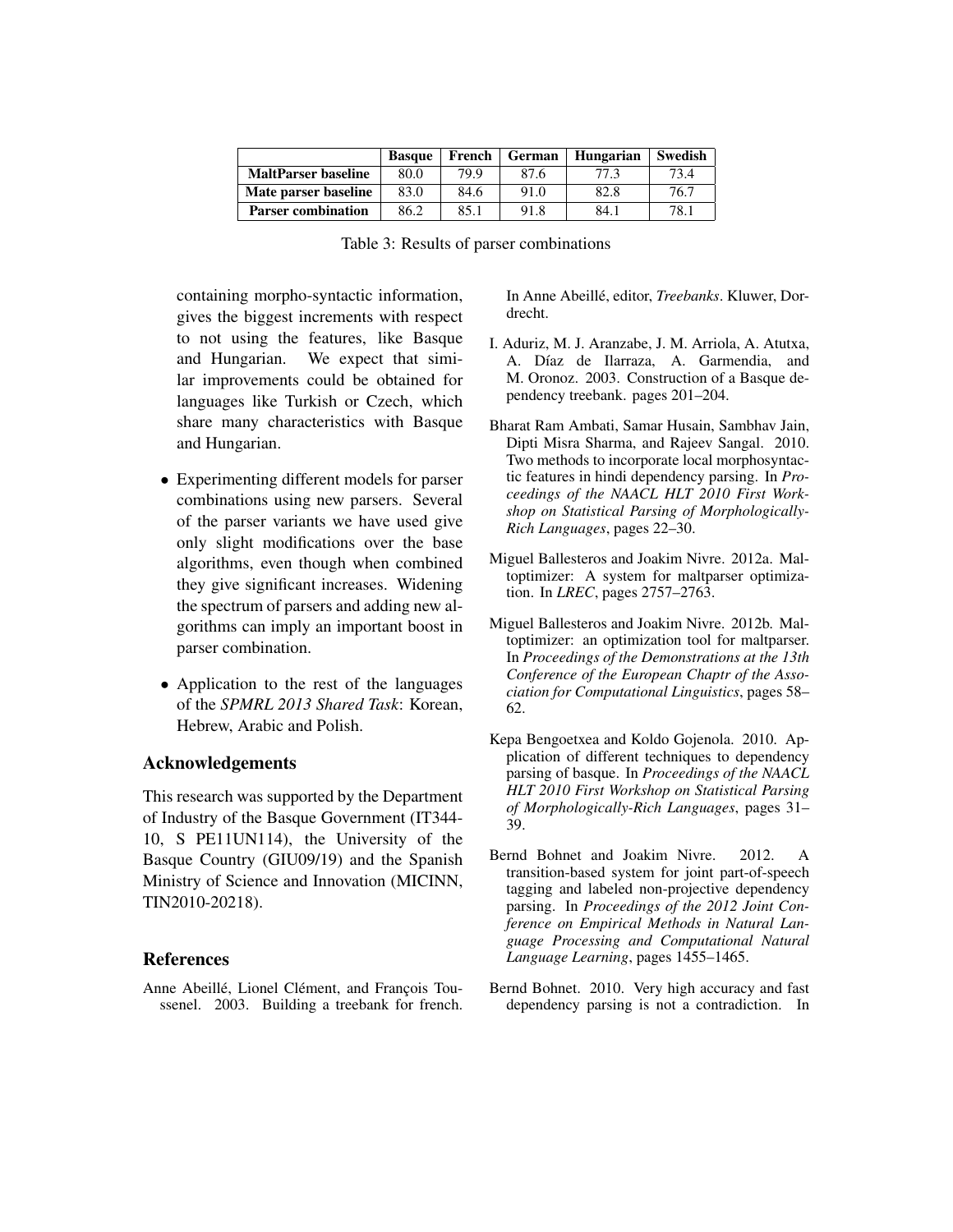*Proceedings of the 23rd International Conference on Computational Linguistics*, pages 89–97.

- Xavier Carreras. 2007. Experiments with a higherorder projective dependency parser. In *Proceedings of the CoNLL Shared Task Session of EMNLP-CoNLL 2007*, Prague, Czech Republic, June.
- Özlem Cetinoğlu and Jonas Kuhn. 2013. Towards joint morphological analysis and dependency parsing of turkish. In *Proceedings of the Second International Conference on Dependency Linguistics (DepLing 2013)*, pages 23–32, Prague, Czech Republic, August. Charles University in Prague, Matfyzpress, Prague, Czech Republic.
- Gülsen Eryigit. 2007. Itu validation set for metusabancı turkish treebank. *URL: http://www3. itu. edu. tr/ gulsenc/papers/validationset. pdf*.
- Johan Hall, Jens Nilsson, and Joakim Nivre. 2010. Single malt or blended? a study in multilingual parser optimization. In *Trends in Parsing Technology*, pages 19–33. Springer.
- Richard Johansson and Pierre Nugues. 2008. Dependency-based syntactic-semantic analysis with propbank and nombank. In *Proceedings of the Twelfth Conference on Computational Natural Language Learning*, pages 183–187.
- Yuval Marton, Nizar Habash, and Owen Rambow. 2013. Dependency parsing of modern standard arabic with lexical and inflectional features. *Computational Linguistics*, 39(1):161–194.
- Joakim Nivre, Jens Nilsson, and Johan Hall. 2006. Talbanken05: A Swedish treebank with phrase structure and dependency annotation. In *Proceedings of LREC*, pages 1392–1395, Genoa, Italy.
- Joakim Nivre, Johan Hall, Sandra Kübler, Ryan McDonald, Jens Nilsson, Sebastian Riedel, and Deniz Yuret. 2007. The CoNLL 2007 shared task on dependency parsing. In *Proceedings of the CoNLL Shared Task Session of EMNLP-CoNLL 2007*, Prague, Czech Republic, June.
- Joakim Nivre, Johan Hall, Jens Nilsson, Atanas Chanev, Gülsen Eryigit, Sandra Kübler, Svetoslav Marinov, and Erwin Marsi. 2007b. Maltparser: A language-independent system for datadriven dependency parsing. *Natural Language Engineering*, 13(2):95–135.
- Kemal Oflazer, Bilge Say, Dilek Zeynep Hakkani-Tür, and Gökhan Tür. 2003. Building a turkish treebank. *Building and Exploiting Syntacticallyannotated Corpora*.
- Kenji Sagae and Alon Lavie. 2006. Parser combination by reparsing. In *Proceedings of the Human Language Technology Conference of the North American Chapter of the ACL*.
- Djamé Seddah, Reut Tsarfaty, Sandra Kübler, Marie Candito, Jinho Choi, Richárd Farkas, Jennifer Foster, Iakes Goenaga, Koldo Gojenola, Yoav Goldberg, Spence Green, Nizar Habash, Marco Kuhlmann, Wolfgang Maier, Joakim Nivre, Adam Przepiorkowski, Ryan Roth, Wolfgang Seeker, Yannick Versley, Veronika Vincze, Marcin Woliński, Alina Wróblewska, and Eric Villemonte de la Clérgerie. 2013. Overview of the spmrl 2013 shared task: A cross-framework evaluation of parsing morphologically rich languages. In *Proceedings of the 4th Workshop on Statistical Parsing of Morphologically Rich Languages: Shared Task*, Seattle, WA.
- Wolfgang Seeker and Jonas Kuhn. 2012. Making Ellipses Explicit in Dependency Conversion for a German Treebank. In *Proceedings of the 8th International Conference on Language Resources and Evaluation*, pages 3132–3139, Istanbul, Turkey. European Language Resources Association (ELRA).
- Wolfgang Seeker and Jonas Kuhn. 2013. Morphological and syntactic case in statistical dependency parsing. *Computational Linguistics*, 39(1):23–55.
- Mihai Surdeanu and Christopher D. Manning. 2010. Ensemble models for dependency parsing: Cheap and good? In *Proceedings of the North American Chapter of the Association for Computational Linguistics Conference (NAACL-2010)*, Los Angeles, CA, June.